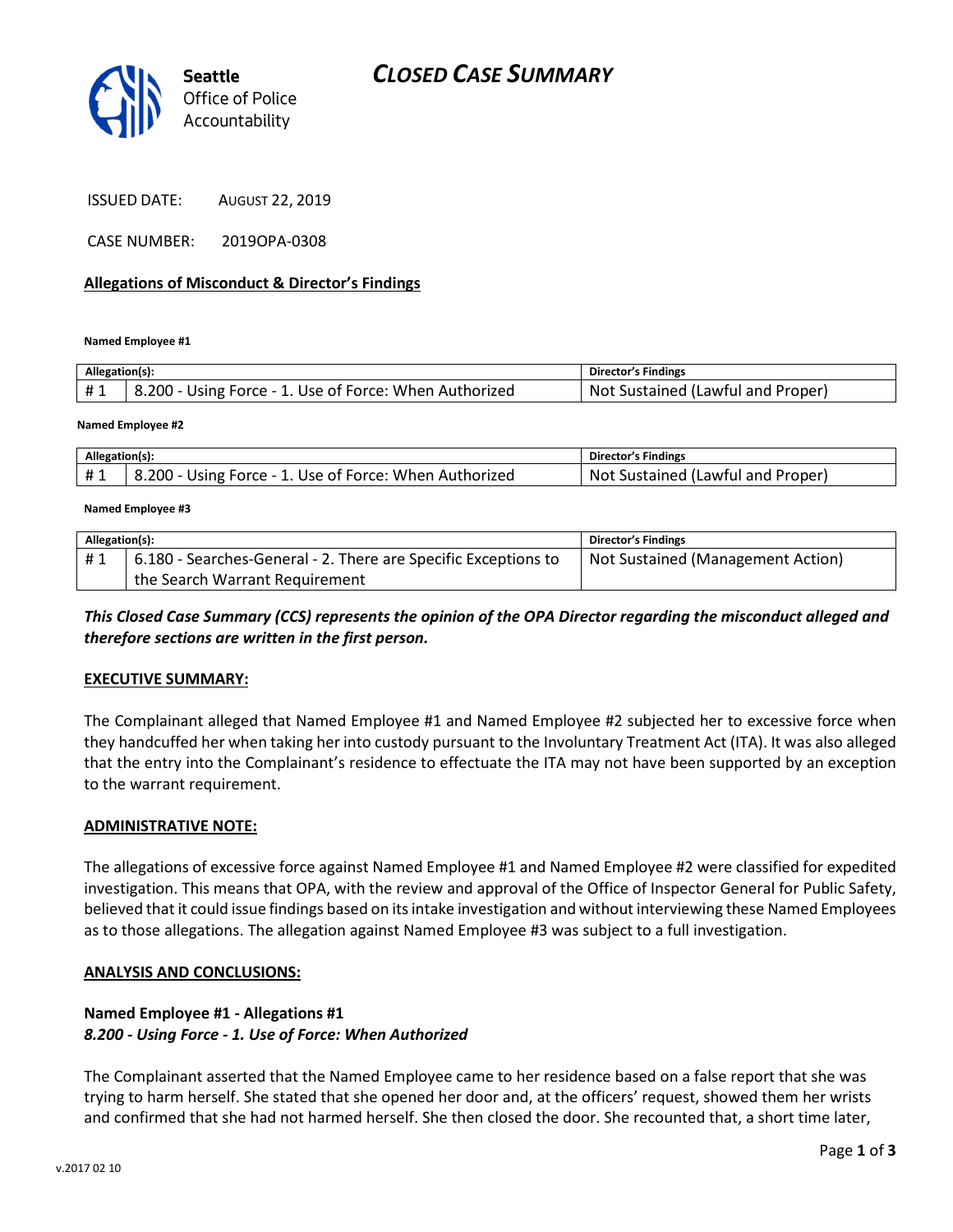

Seattle Office of Police Accountability

# CLOSE CASE SUMMARY

OPA CASE NUMBER: 2019OPA-0308

the officers returned to her front door and, when she opened the door, they shoved her inside. She stated that Named Employee #1 (NE#1) and Named Employee #2 (NE#2) used excessive force when they handcuffed her. Specifically, she asserted that they used unreasonable force when they grabbed her arms and forcefully pulled them behind her back.

The entry into the residence by NE#1 and NE#2 and the force they used to handcuff the Complainant was fully captured on Body Worn Video (BWV). The BWV does not support a finding that the force was excessive. The officers entered the residence and took hold of both of the Complainant's hands. After making the decision to place the Complainant into handcuffs, the officers moved her arms behind her back. The Complainant initially resisted their attempts to do so, but the officers were able to secure and double lock the handcuffs. During this time, the officers spoke with the Complainant calmly and respectfully. They informed her what they were doing and why.

For the above reasons, I find that the force used to handcuff the Complainant was reasonable, necessary, and proportional and, thus, consistent with policy. As such, I recommend that this allegation be Not Sustained – Lawful and Proper.

Recommended Finding: Not Sustained (Lawful and Proper)

## Named Employee #2 - Allegations #1 8.200 - Using Force - 1. Use of Force: When Authorized

For the same reasons as stated above (see Named Employee #1, Allegation #1), I recommend that this allegation be Not Sustained – Lawful and Proper.

Recommended Finding: Not Sustained (Lawful and Proper)

## Named Employee #3 - Allegations #1 6.180 - Searches-General - 2. There are Specific Exceptions to the Search Warrant Requirement

The Complainant recounted that the entry into her apartment and the taking her into custody was directed by a senior officer. OPA determined that she was referring to Named Employee #3 (NE#3), who was an acting sergeant during this incident.

BWV indicated that NE#3 did, in fact, make the decision to enter the residence and take the Complainant into custody. Prior to making that decision, NE#3 spoke with the Complainant's family members. One told him that the Complainant had been flailing a knife around and was threatening to kill herself. NE#3 was also informed by NE#1 and NE#2 that they previously entered the residence, saw no signs of injury to the Complainant, and withdrew when they were told to leave. NE#3 told NE#2 to start dialogue with the Complainant. Prior to doing so, they discussed whether the officers would make entry into the residence. NE#3 confirmed that they would go in to effectuate the ITA. The Complainant opened the door and began speaking with the officers. NE#3 then stated: "get her…just get her." NE#1 and NE#2 entered the residence and took the Complainant into custody.

When interviewed by OPA, both NE#1 and NE#2 confirmed that NE#3 directed them to enter the residence. Both officers believed that the entry was justified under the community caretaking exception to the warrant requirement.